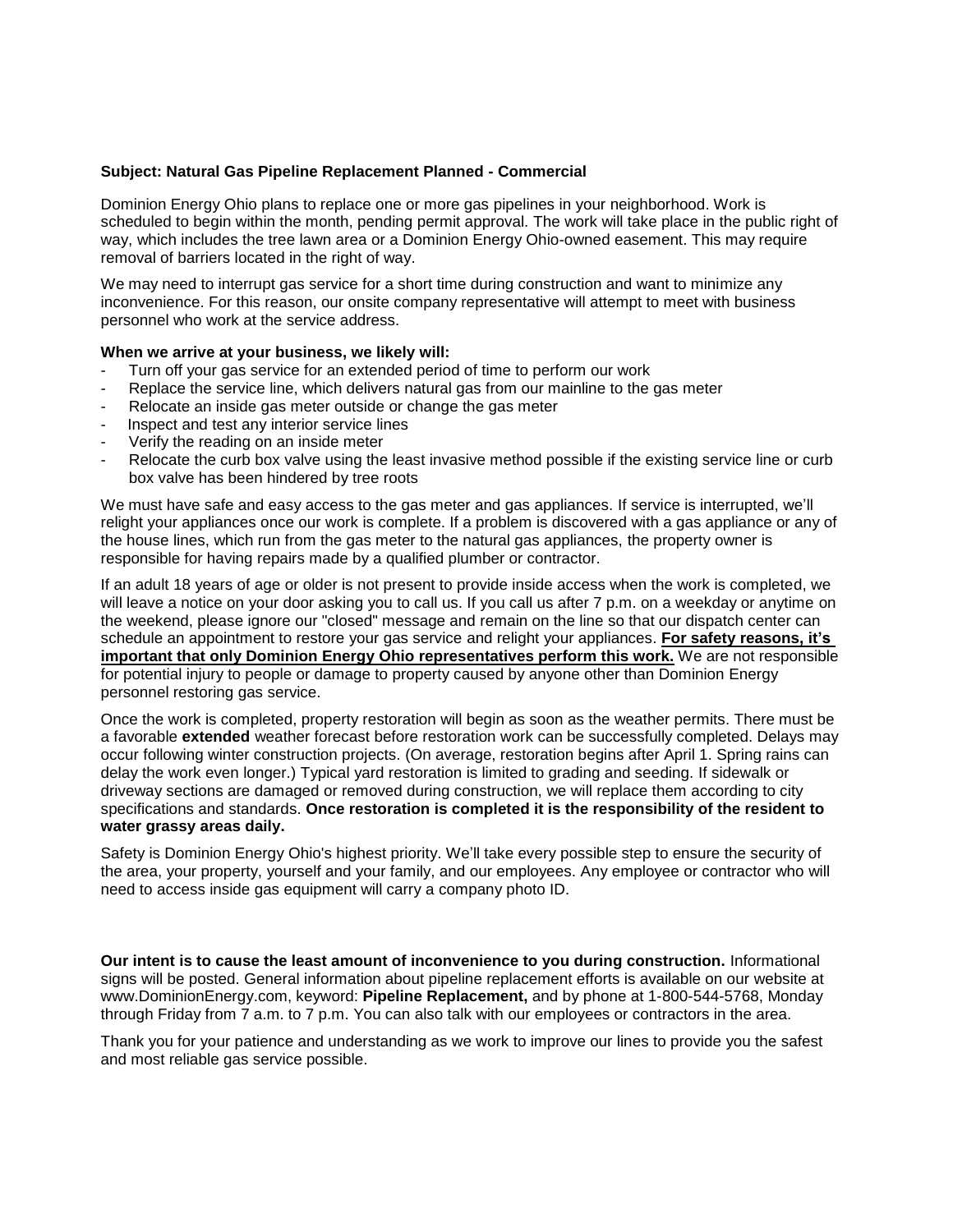# **FREQUENTLY ASKED QUESTIONS**

## 1. **Is the existing mainline safe?**

Yes, the existing mainline is safe. These enhancements are being conducted to meet all U.S. Department of Transportation's 192 Pipeline Integrity Regulations and requirements as part of a longrange upgrade program.

# 2. **When will the work start and how long will it take?**

Dominion Energy Ohio will schedule Pipeline Infrastructure Replacement program work in various neighborhoods throughout our service territory. We will notify you in advance of when we anticipate preliminary work to start on your property. Preliminary work may consist of surveying and staking the pipeline route and any other activity as required by the project. This letter serves as your notification for construction. Every attempt will be made to coordinate the work affecting your business, either through personal visit or a phone call.

# 3. **Will there be an interruption in gas service?**

If we are working on your gas line, we will need to turn off your service for a short period of time. Once work is completed, we'll test your gas lines, restore service and relight your appliances if there is an adult 18 years of age or older present. If there is not an adult present, we will leave a door tag asking you to call us to have your service restored when an adult is present. We must have access to the gas meter and all gas appliances.

# 4. **Do I need to be present during construction?**

No, you do not need to be home when we are working on your street. However, if there is active gas service at the location and it is interrupted due to construction, an adult 18 years of age or older will need to give us inside access to the business so that we can restore service and relight the appliances. We may also need access if we need to perform additional work, such as an interior service line inspection, meter change or installing automated meter reading equipment.

# 5. **Will you need access to the gas meter?**

We may need access to the gas meter and a three-foot area cleared around the meter in order to do our work. If an on-site inspector schedules an appointment with you, please take whatever steps are necessary to remove any obstructions so that we can reach the meter.

# 6. **What's involved in moving the meter?**

Before we relocate a gas meter, we will conduct a test of the house lines, which run from the gas meter to the natural gas appliances.

- If a problem is discovered with a gas appliance or any of the house lines, it is the responsibility of the property owner to have the repairs made by a qualified plumber or contractor.
- We will still complete the service line and meter relocation work, but gas service will remain off until the house lines and/or appliances are repaired.

# 7. **Will you maintain sidewalk, driveway and traffic access?**

Yes. Our goal is to maintain a walkable sidewalk, driveway access and an open lane of traffic at all times, including evening and weekends. There may be brief periods of time when sidewalk or street access is blocked due to actual construction. At your request, equipment can be moved in a timely manner.

# 8. **Will parking be allowed?**

Temporary parking restrictions may be necessary in some areas and signs will be posted where parking is banned. Public safety and traffic flow are top concerns.

# 9. **Will you need to dig on my property and if so, who's going to fix it?**

Because natural gas pipelines are buried, some digging will be necessary in the public right of way, which includes the tree lawn area. If your service line, which is an underground pipe that runs from the street to the gas meter, needs to be replaced, we may need to dig on your property near the meter. Before we complete any work on private property, we will personally contact you or the landowner. Once work is complete, the restoration of yards, sidewalks and pavement will be done as quickly as possible. Typical yard restoration is limited to grading and seeding.

### 10. **What about trees?**

Dominion Energy Ohio will do whatever it can to employ construction techniques that are intended to protect trees and preserve their health during the project. If damage does occur, Dominion Energy Ohio will have the tree professionally removed to maintain a safe environment for residents and the general public. For the integrity of the new piping, trees cannot be replaced. Any sidewalk that is damaged or removed during construction will be replaced according to city specification and standards.